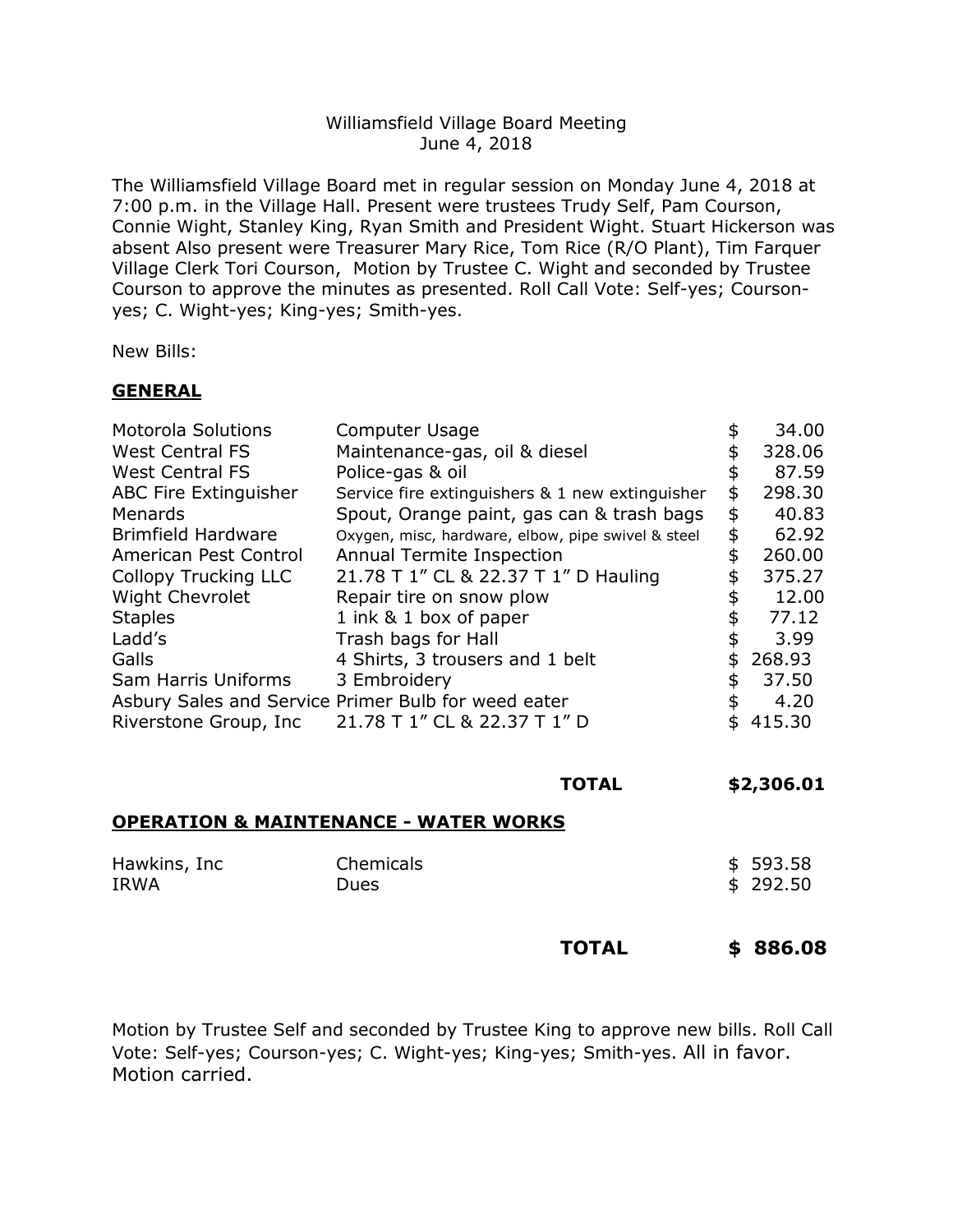President Wight reviewed financial statements for the month. All were in order. Motion by Trustee Self and seconded by Trustee King to approve financial statement. Roll Call Vote - Courson-yes; Self-yes; C. Wight-yes; King-yes; Smith-yes. All in favor. Motion carried.

Public Comment: Trustee Connie Wight spoke with Rita Kress from DAR and Rita would like to rent the land recently purchased next to Caldwell Cottage to the Village for \$1 per year. Rita will replace the broken sidewalk that was taken out when the house was torn down. The Village will be responsible for maintaining the property. Motion by Trustee King and seconded by Trustee Smit to approve leasing the property from Rita Kress for use for the Caldwell Cottage. Roll Call Vote - Courson-yes; Self-yes; C. Wight-yes; King-yes; Smith-yes. All in favor. Motion carried.

Tim Farquer representing Williamsfield School asked the board permission to install a new water main that would need to be dug and installed on the Village's property from Norman Drive to the school at the baseball diamond area. The new water main will go to the bus garage and concession stand. A fire hydrant will be installed near the bus garage and an irrigation line for the baseball fields will be installed. President Wight inquired who would maintain the water lines and the Village would be responsible for maintenance but the school would be responsible for all costs for installing the water line. If the Village Board approves his request to dig on the Village's property then Tim will ask the School Board's permission to move forward with the installation. President Wight requested a final proposal in writing from the Williamsfield School after the school board passes the proposal so the Village Board can see the final plans. Motion by Trustee Courson and seconded by Trustee C. Wight to allow the school to install new water lines and the Village will be responsible for maintenance on the lines. Tim then asked permission to level, seed and grate the soccer field area. President Wight gave permission.

Correspondence: Lee Wight has been in contact with Mike Lewis, Project Engineer for the State roads and he informed Lee that the improvement program for Highway 180 is in the plans for 2019-2020. They have done some primarily testing on the Highway. If any residents see potholes that need attention, they are encouraged to turn them in so they can be filled.

Maintenance Report: Trustee King and maintenance department helped remove the swings at the park to help get ready for the new equipment to be installed. A few belts were installed on the bat wing for the mower but it still needs some work. They would like to purchase a big tool box that can be carried around to each project so they have tools on hand at all times. The maintenance department is going to put up barricades on June 9 on both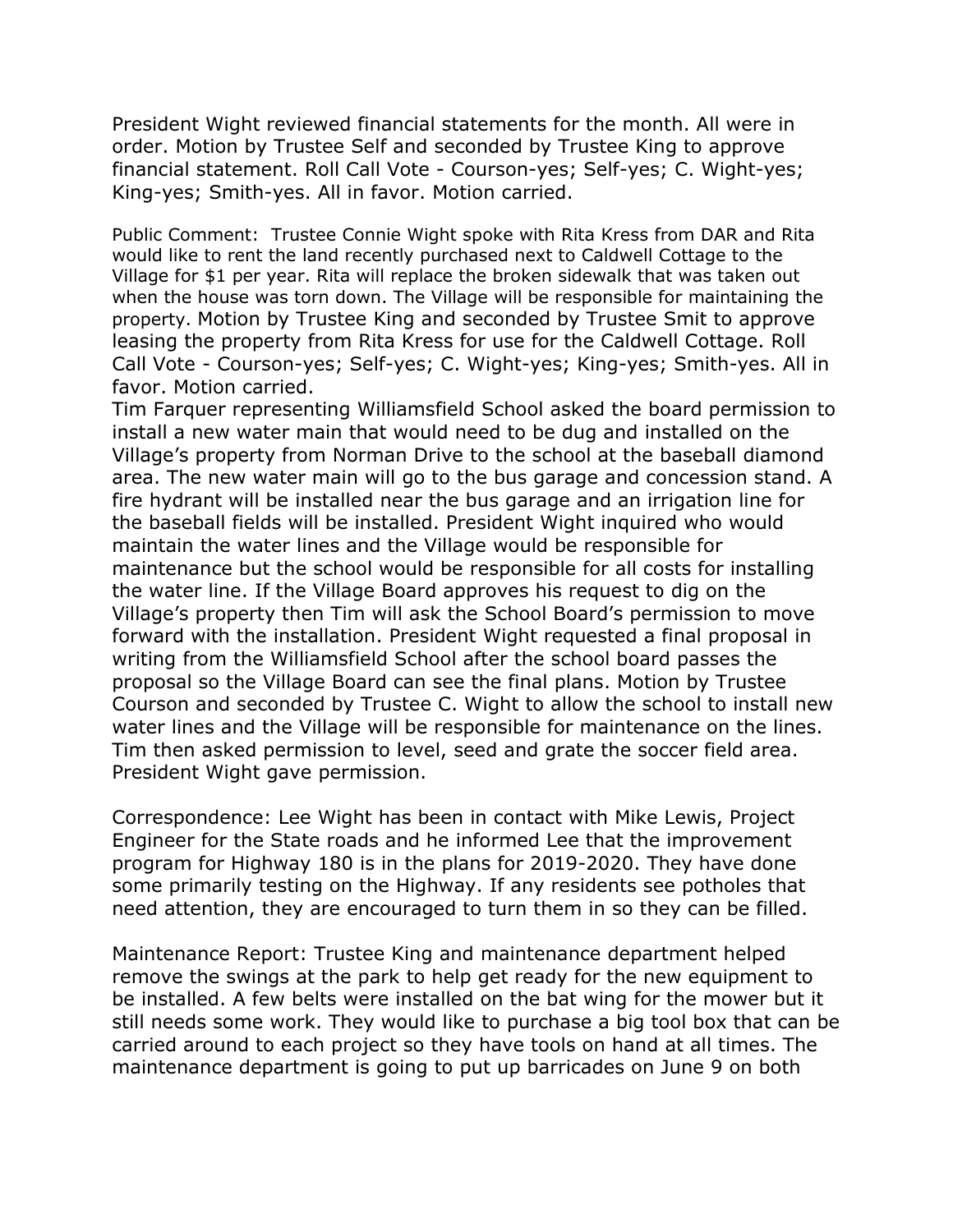sides of Oak Street to allow plenty of parking spaces for motorcycles and vehicles from the St Jude Benefit poker run.

Police Report: The following calls for service were handled by the police department for the month of May:

| Employees NR (bank) |
|---------------------|
| Report on File      |
| Report on File      |
| Report on File      |
| Report on File      |
| Report on File      |
|                     |

## **Citations issued in May:**

| Violations                  | <b>Citations</b> | Warnings |
|-----------------------------|------------------|----------|
| Seatbelt                    |                  |          |
| Speeding                    |                  |          |
| Disobeyed Stop Sign         |                  |          |
| <b>Ordinance Violations</b> |                  |          |
| Other                       |                  |          |

Water Report: Rick Lafollette is ready to get started on the demo of the old water house; they are waiting for an electrician to disconnect the wiring. Their plan is to save some of the walls to save on the cost. BNSF has been purchasing metered water.

Street Report: Trustee Smith informed the Board that they have been digging and cleaning ditches out for better drainage. They received cold patch and will begin filling holes/grooves in the streets.

Old Business: The Board has been in contact with Andy Logsdon from Bruner, Cooper and Zuck and Josh from WIRC about replacing the water lines throughout town with the help from a grant that the Village will apply for. Motion by Trustee Self and seconded by Trustee Smith to move forward with getting bids for replacing all water lines in the Village that need to be repaired. Massie's Law firm is working on finalizing vacating the alley on Landon and Plack's property.